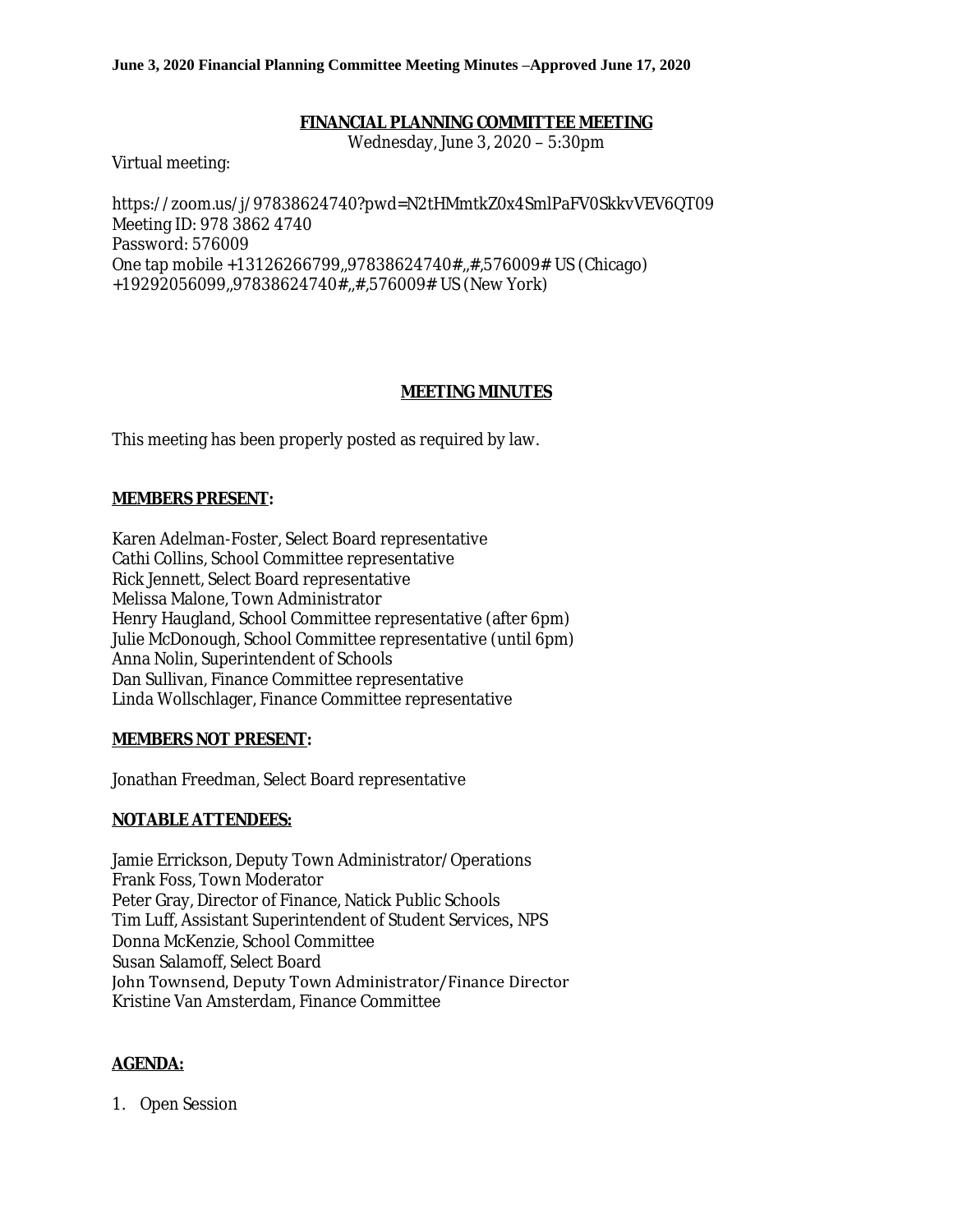- a. Call to order
- 2. Updates and Discussion
	- a. Updates regarding revenue and expense projections
	- b. Updates and discussion regarding process, timelines, and impacts pertaining to FY 2021
	- c. Questions for meetings, including outstanding questions
	- d. Updates regarding revenue and expense projections for FY 2020
- 3. Meeting Minutes

### **OPEN SESSION**

Meeting was called to order at 5:36 p.m. by Cathi Collins.

## **UPDATES AND DISCUSSION**

Ms. Malone indicated she would be ready to present the updated FY21 at the Board of Selectmen's meeting on Monday, June 8. Ms. McDonough stated that the School Committee would be presenting a revised FY21 budget on June 4.

Mr. Domenic Mallozzi, a Speen Street resident, suggested that a town moratorium on new residential construction for the next several years would help the schools in forecasting enrollment.

Mr. Sullivan asked if the town had modeled the impact to the tax levy of requests for abatements from commercial and retail properties. Ms. Malone stated that about 20% of our tax levy comes from commercial and if there is a decrease in value then residential taxpayers would be paying more. Mr. Townsend stated there is more concern with declining commercial values than abatements at present and the bigger concern will be for new growth in FY22.

Mr. Sullivan suggested that having a model of what the impact might be on the residential taxpayer might be beneficial. Mr. Townsend indicated that there have been conversations with the assessing staff and that we will be looking at models once budgeting is over. Ms. Adelman-Foster stated that given the workload for our financial staff, there might be a sizable delay. Mr. Townsend said he hopes to be able to do some serious forecasting in July.

Ms. Wollschlager said she would like to understand the assumptions behind the FY21 revenue model so we can recalibrate in advance of Fall Town Meeting if our assumptions are not on target.

Mr. Haugland stated that the success of working from home could drive people to look for homes in suburbia and would like to have that impact modeled, with input from real estate professionals.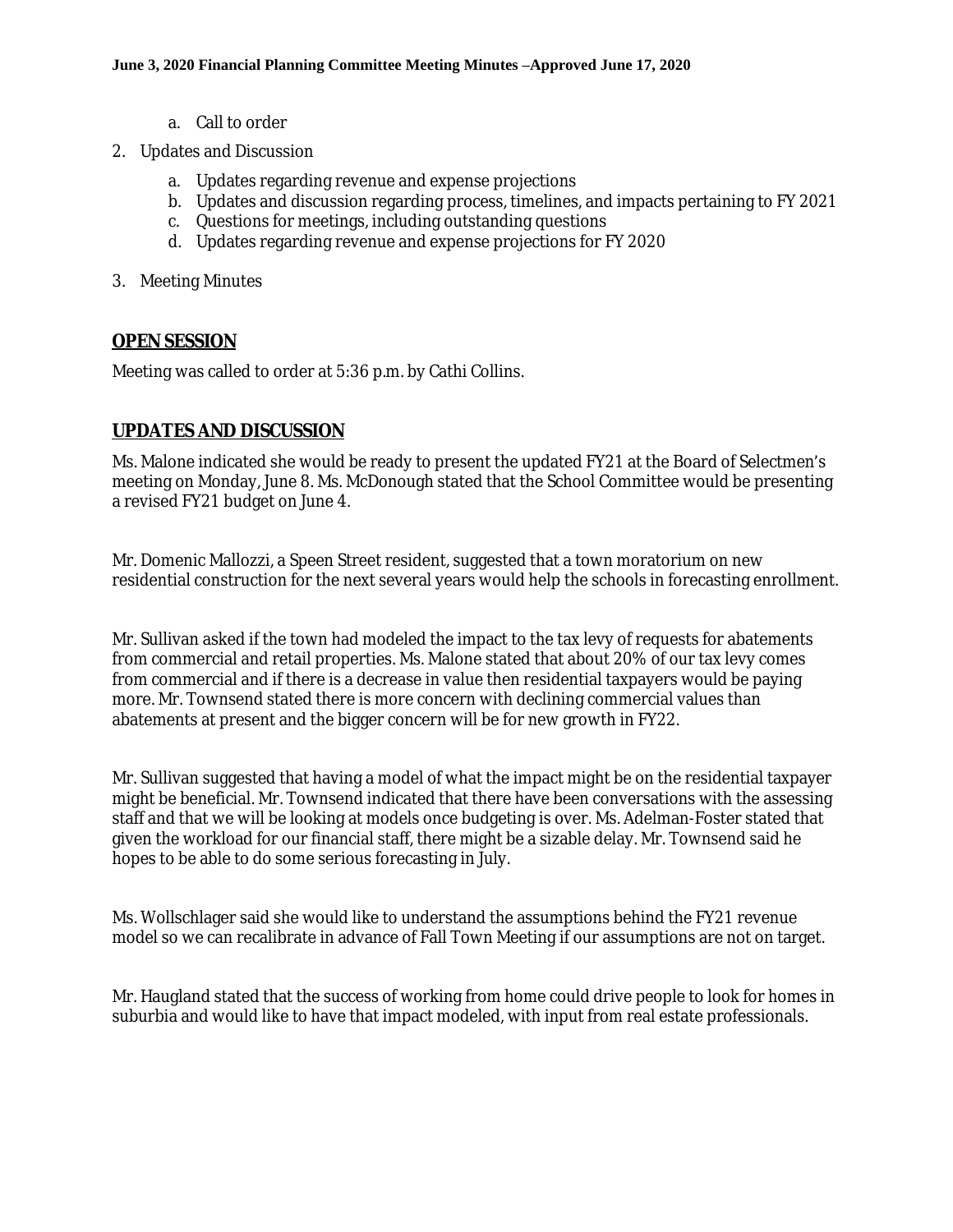Ms. Adelman-Foster added that many people feel the pandemic will cause a reversal in the general trend, particularly of younger folks, to move to cities. She stated that a study needs to be done by a dedicated data team, on a regional basis.

Ms. Adelman-Foster said there was a question from the audience about enrollment studies. Dr. Nolin stated that a second look at the recent enrollment study was requested. The idea is to have an updated space and enrollment study, much like the one that has guided the town for so long. Dr. Nolin said she keeps in touch with realtors to get a sense of what to expect for summer enrollments. Kindergarten enrollments are on pace with last year.

Mr. Sullivan mentioned that enrollment studies he has reviewed have had disclaimers that have been triggered by COVID and the economic crisis. He does not believe that anyone could provide an accurate study at this point. He noted that there is a four year, year over year, decline in K-4 enrollment.

Ms. Collins asked if the space enrollment study will take into account the impact of remote learning. Dr. Nolin noted that many families have indicated that they do not want to return to school in the fall. The schools are trying to determine how to hold live school and remote school at the same time. She doesn't think we will be able to correlate the enrollment study with COVID closure at this time.

Mr. Haugland pointed out that while K-4 enrollment is declining, there is a bubble of kids moving through the middle and high schools, with the  $5<sup>th</sup>$  grade class the largest ever. He stated that previous models considered factors such as the percentage of the K population that would be in the graduating class 13 years later. He noted that there are many more variables now than have existed before.

Ms. Collins asked when the next point in the schedule would be to see how property taxes are tracking. Mr. Townsend stated that it with be in August when the preliminary bills go out.

Ms. Collins asked what kind of data the town administration would like to have. Mr. Townsend stated that daily or weekly data from the state on local receipts would help with forecasting. He also mentioned data with respect to growth and construction projects. Ms. Malone added unemployment data trends, the Federal Reserve's ability to continue to prop up the economy, state revenue numbers. She noted that the budget that will be produced on Monday will take into account what is known at this time.

Ms. Collins asked which pieces of info would impact the FY22, especially since we have discussed potentially having an override in March 2021. Ms. Adelman-Foster stated that, speaking for herself, she would need to understand the unemployment rate and how the people of Natick are faring. She would think about affordability and would take into account the increased tax burden taxpayers are likely to have.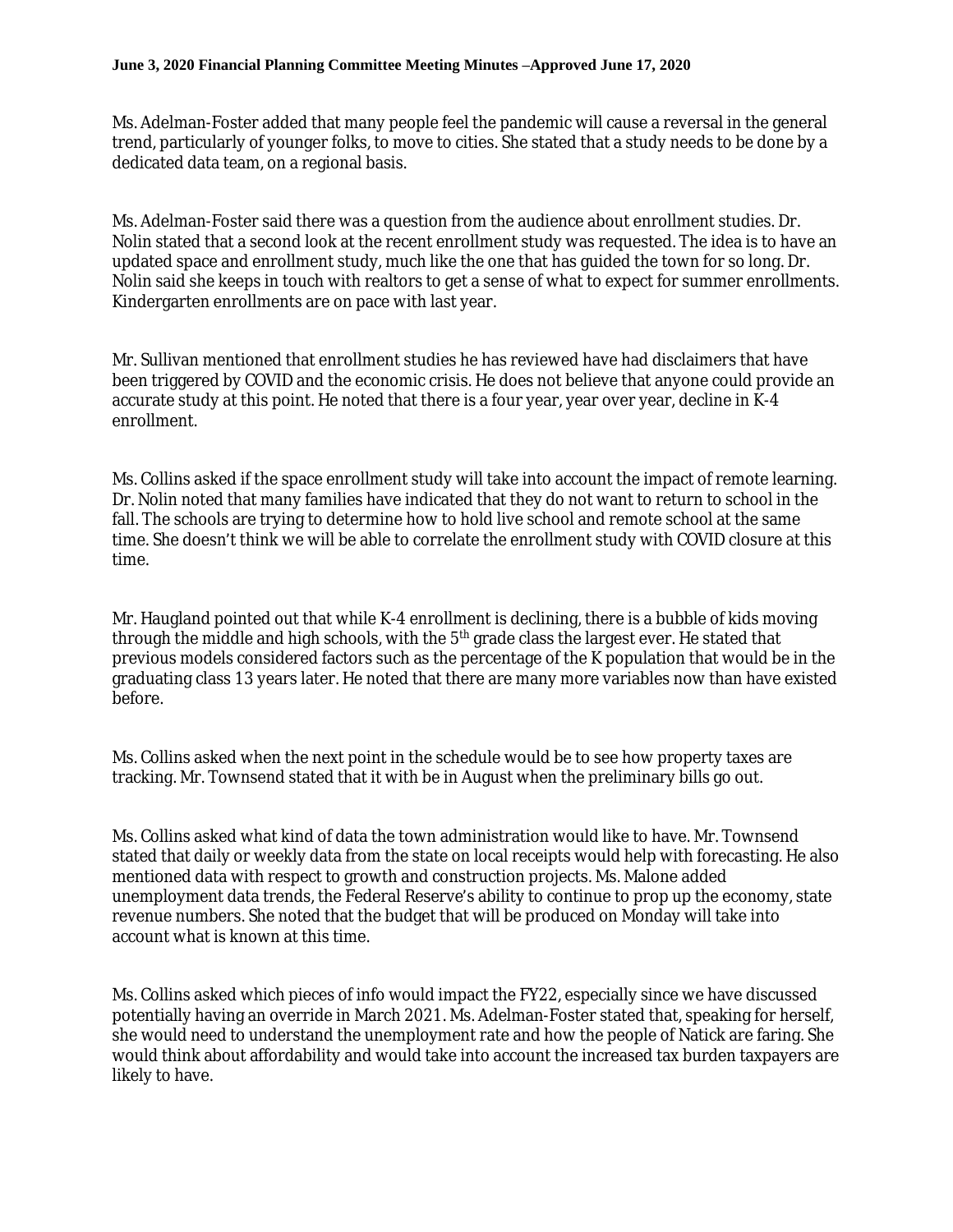#### **June 3, 2020 Financial Planning Committee Meeting Minutes –Approved June 17, 2020**

Ms. Aileen Zogby asked if was possible that for the contributions for the FY21 budget gap, that FY20 numbers were used for the municipal budget, but FY21 numbers for Natick Public Schools (NPS). What's the logic for the schools having a larger percentage of the budget cuts? Is the town negotiating with unions on no COLAS or merit raises, like the schools are doing? Would the Director of Strategic Initiatives position be considered a new hire?

Ms. Malone indicated that some of these questions would be answered on Monday. She stated that net new hires are positions that could be budgeted but not yet filled. Ms. Malone indicated that we don't know the FY20 savings from NPS and municipal departments are trying to use savings to not end FY20 in a deficit position. If savings are used to plug a revenue hole, this will result in less free cash.

Ms. Nolin indicated they are trying to make decisions that will not decimate the school system before the revenue picture is clear or potential stimulus or recovery packages are known.

Mr. Sullivan pointed out that there will be many forums available to evaluate the budget including Finance Committee Subcommittees and full Finance Committee meetings. He mentioned that the budget process will take place in a truncated timeframe.

Ms. Adelman-Foster stated that there are many different angles to consider how revenue will be divided and that everyone in town government is looking at all angles and evaluating impacts. She pointed out that the financial teams are dealing with a great deal of uncertainty.

Ms. Collins asked if Attorney North had received any answers from Division of Local Services (DLS) on questions posed at previous meetings. Ms. Malone reported that it was confirmed that, under the 1/12 budget scenario, contracts could not be entered into because there is a lack of funds. There is additional info on the 1/12 budget. Ms. Collins asked if that info could be forwarded to Dr. Nolin and the School Committee. Ms. Adelman-Foster indicated that there is also a memo from Town Council from June 1 that could also be forwarded.

In response to a question by Ms. Adelman-Foster, Ms. Collins indicated that many school contracts like technology contracts are signed in July, and some have preferred customer rates. Ms. Malone stated that she has received guidance that the ESSER fund could be used for technology. Mr. Sullivan pointed out that many municipalities will be in the same boat with a 1/12 budget. Ms. Collins noted that vendors are not limited to Massachusetts. Dr. Nolin stated that the schools are looking into renegotiating some contracts. Other contracts, such as for Chromebooks, will have increases for extended payment.

Mr. Paul Joseph wondered if there would be a way have local technology companies with the same accounts to help put some collective pressure on vendors.

### **MEETING MINUTES**